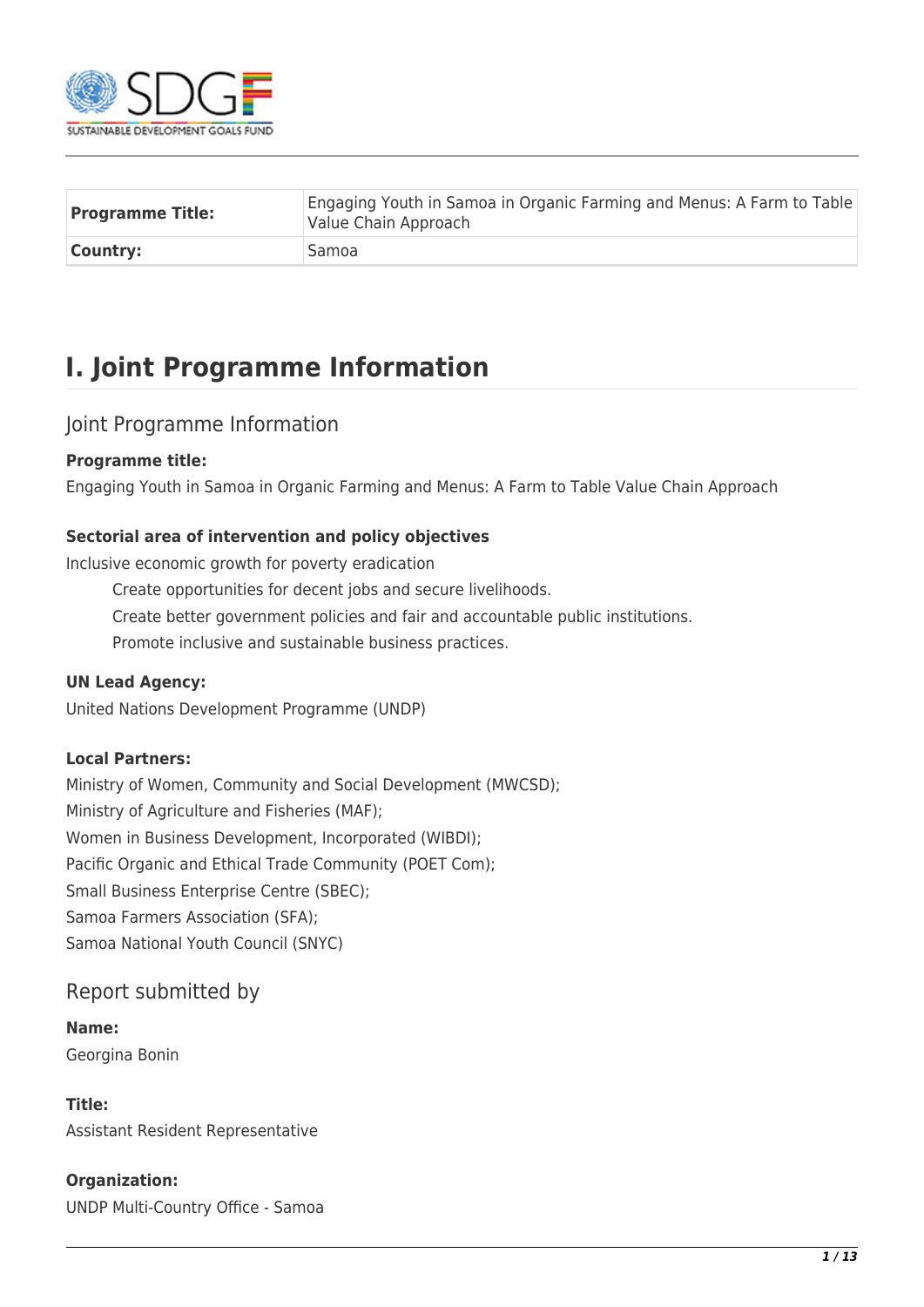#### **Contact information:**

Email: georgina.bonin@undp.org Phone: +685 - 23670 Ext 24

### **Reporting Period Ending:**

Monday, May 1, 2017

# **II. Contact Information**

Resident Coordinator

**Name:**  Ms. Lizbeth Cullity

**E-mail:**  lizbeth.cullity@one.un.org

UNCT contact person for implementation

**Name:**  Ms. Sala Georgina Bonin

**Agency:**  UNDP Samoa Multi-Country Office (MCO)

**Title:**  Assistant Res. Representative (Governance and Poverty Reduction Unit)

**E-mail:**  georgina.bonin@undp.org

**Phone:**  +685 23670 Ext 16

**Address:**  UN Building, Four Corners Matautu uta, Apia, SAMOA

Alternative UNCT contact person for implementation

**Name:**  Mr. Kanjeng Notonegoro

**Agency:**  UNDP Samoa MCO

**Title:**  Deputy Resident Representative

**E-mail:**  notonegoro@undp.org

**Phone:**  +685 23670 Ext 19

**Address:**  UN Building, Four Corners Matautu uta, Apia, SAMOA.

Technical team contacts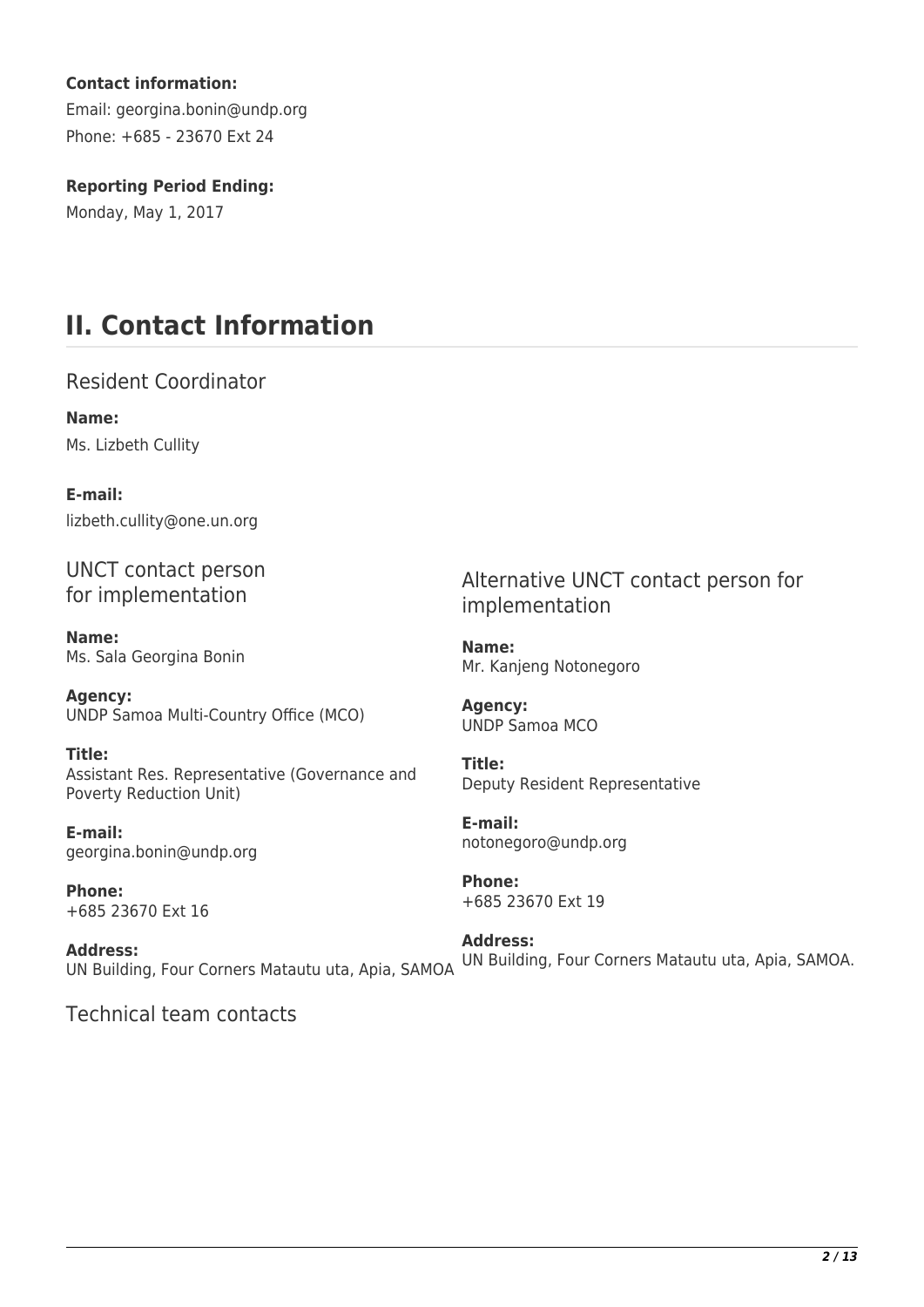Joint programme coordinator

**Name:**  Maria Tiatia, Ms

## **Agency:**

Ministry of Women, Community & Social Development

#### **Title:**

Youth Employment Programme (YEP) Project Manager

**Email:**  mtiatia@mwcsd.gov.ws

**Phone:**  +685-27753

#### **Address:**

Ministry of Women, Community & Social Development, Private Mail Bag, Apia, Samoa.

JP knowledge management focal point

**Name:**  Georgina Bonin, Ms

**Agency:**  UNDP

JP communications and advocacy focal point

**Title:**  Assistant Resident Representative – Governance & Poverty Reduction Unit

**Email:**  georgina.bonin@undp.org

**Phone:**  +685 23670 Ext:24

**Address:**  UN Building, Four Corners Matautu uta, Apia, SAMOA

JP private sector focal point

**Name:**  Alatina Ioelu, Mr

**Agency:**  Small Business enterprise Centre (SBEC)

**Title:**  Chief Executive Officer

**Email:**  alatina@sbecsamoa.ws

**Phone:**  +685-22770/ 71/ 72

**Address:**  P.O. Box 870, Apia, Samoa

## JP monitoring and evaluation focal point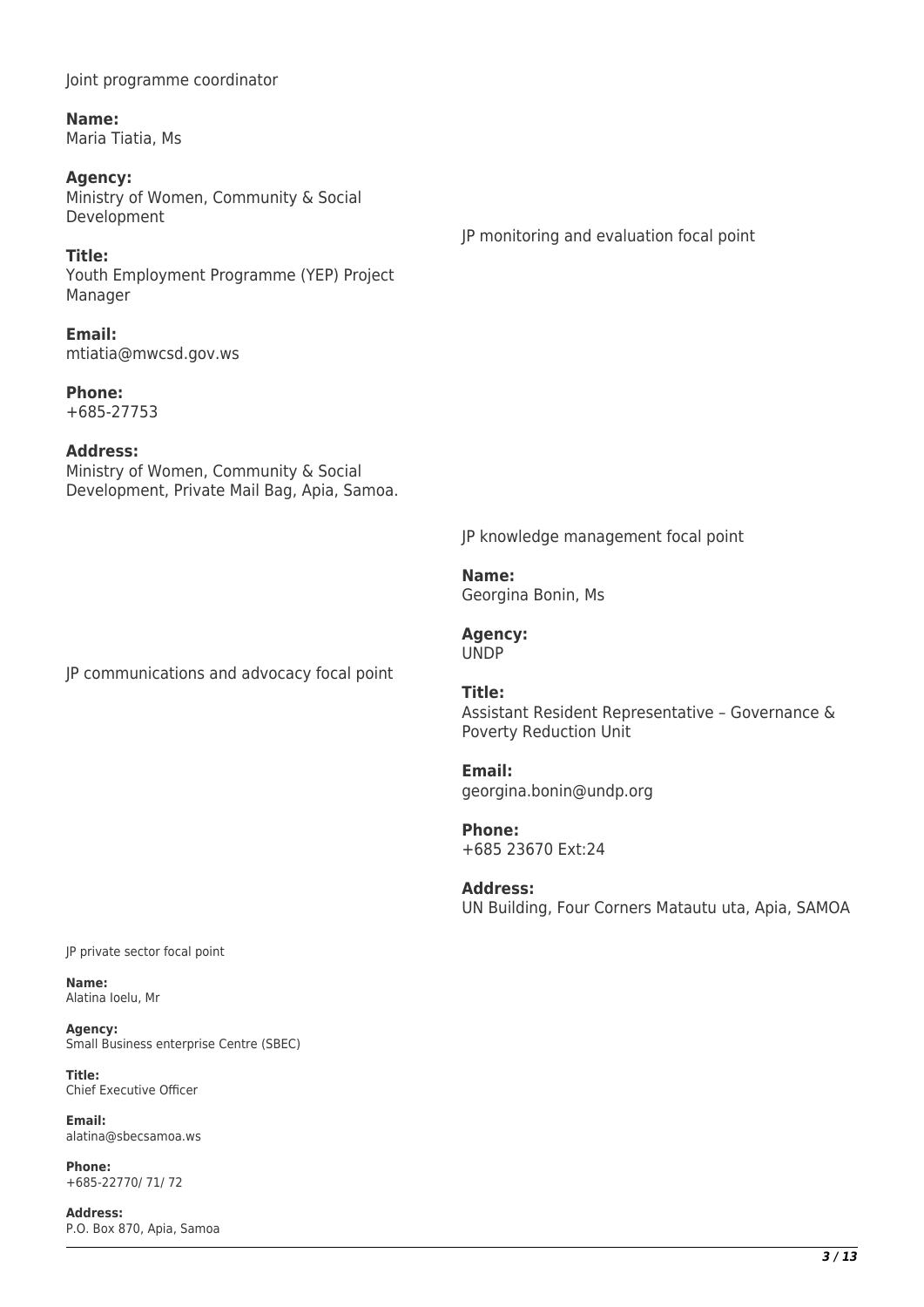# Agency contact points

Contact 1

**Name:**  Adi Maimalaga Tafunai

**Agency:**  Women In Business Development Inc.

**Title:**  Executive Director

**Email:**  adi@womeninbusiness.ws

**Phone:**  +685 21959

**Address:**  PO Box 6591, Apia, Samoa

Contact 3 Contact 4

Contact 2

**Name:**  Alberta Vitale

**Agency:**  Women In Business Development

**Title:**  Associate Director

**Email:**  albertam@womeninbusiness.ws

**Phone:**  +685 21959

**Address:**  PO Box 6591, Apia, Samoa

Contact 5

# **III. Financial information**

#### **Detailed Financial Report:**

[Detailed financial report.docx](https://proposals.sdgfund.org/system/files/report-attachments/Detailed%20financial%20report.docx)

### SDG-F Funds

| <b>UN Agency</b>                                  | <b>Total approved</b><br>funds | <b>Total funds</b><br><b>Transferred to</b><br>date | <b>Total funds</b><br>committed to<br>date | <b>Total funds</b><br>disbursed to date |
|---------------------------------------------------|--------------------------------|-----------------------------------------------------|--------------------------------------------|-----------------------------------------|
| United Nations<br>Development<br>Programme (UNDP) | 500,000.00                     | 500,000.00                                          | 298,412.00                                 | 298,412.00                              |

| 500,000.00<br>298,412.00<br>500,000.00<br><b>Total</b><br>298,412.00 |
|----------------------------------------------------------------------|
|----------------------------------------------------------------------|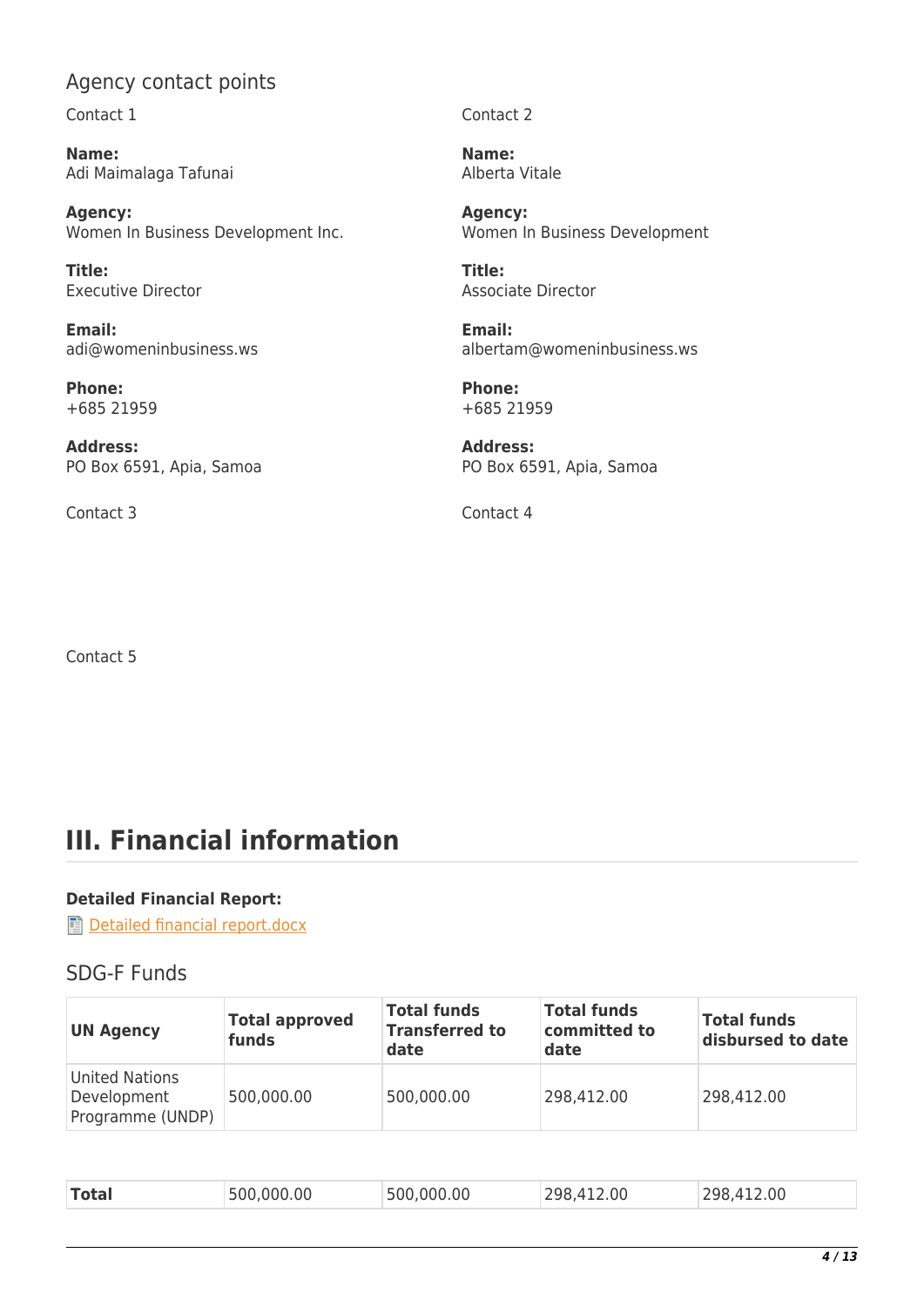# Matching Funds

| <b>Name of source</b>  | <b>Total approved</b><br>funds | <b>Total funds</b><br><b>Transferred to</b><br>date | <b>Total funds</b><br>committed to<br>date | <b>Total funds</b><br>disbursed to date |
|------------------------|--------------------------------|-----------------------------------------------------|--------------------------------------------|-----------------------------------------|
| Government of<br>Samoa | 426,000.00                     | 426,000.00                                          | 426,000.00                                 | 426,000.00                              |
| UNDP TRAC              | 74,000.00                      | 74,000.00                                           | 74,000.00                                  | 74,000.00                               |

| <b>Total</b> | .000.00<br>'500- | 0 <sup>0</sup><br>500 | .000.00<br>500 | 500.000.00 |
|--------------|------------------|-----------------------|----------------|------------|
|              |                  |                       |                |            |

# **IV. Beneficiaries**

# **Total number of direct beneficiaries to date:**

777

# Direct Beneficiaries – Breakdown

| <b>Beneficiary type - individual</b> |     |                |              | <b>Total Female Male Comments</b>                                                                                                                                                                                                                                                                                                |
|--------------------------------------|-----|----------------|--------------|----------------------------------------------------------------------------------------------------------------------------------------------------------------------------------------------------------------------------------------------------------------------------------------------------------------------------------|
| Farmers                              | 667 | 381            | 286          | These farmers are registered and certified<br>in the WIBDI Organic Programme and are<br>sole suppliers of organic produce and value<br>added products to WIBDI and its niche<br>export and local markets.                                                                                                                        |
| Entrepreneurs                        | 3   | $\overline{2}$ | $\mathbf{1}$ | The three companies are registered<br>through WIBDI's Organic license with<br>NASAA. They are processors of Noni juice,<br>noni fruit and vanilla. They also support<br>local growers by purchasing the organic<br>fruits grown on their certified farms.                                                                        |
| Civil servants/government            | 1   |                |              | Through the Organic Steering Committee<br>chair by the Prime Minister of Samoa,<br>WIBDI is able to provide updates on<br>Samoa's Organic movement and export of<br>high value added products to International<br>Markets as WIBDI is currently the most<br>successful Organisation in driving the<br>Organic movement in Samoa. |
| Indigenous                           |     |                |              |                                                                                                                                                                                                                                                                                                                                  |
| Children                             | 1   |                |              | This young member of the Organic Warriors<br>Academy was acknowledged for her full<br>participation and interests in the training<br>programme.                                                                                                                                                                                  |
| Youth                                | 89  | 52             | 37           | Quarter 1 of 2017 youth training has helped<br>in closing the gender gap in terms of<br>participant numbers from two village<br>trainings.                                                                                                                                                                                       |
|                                      |     |                |              |                                                                                                                                                                                                                                                                                                                                  |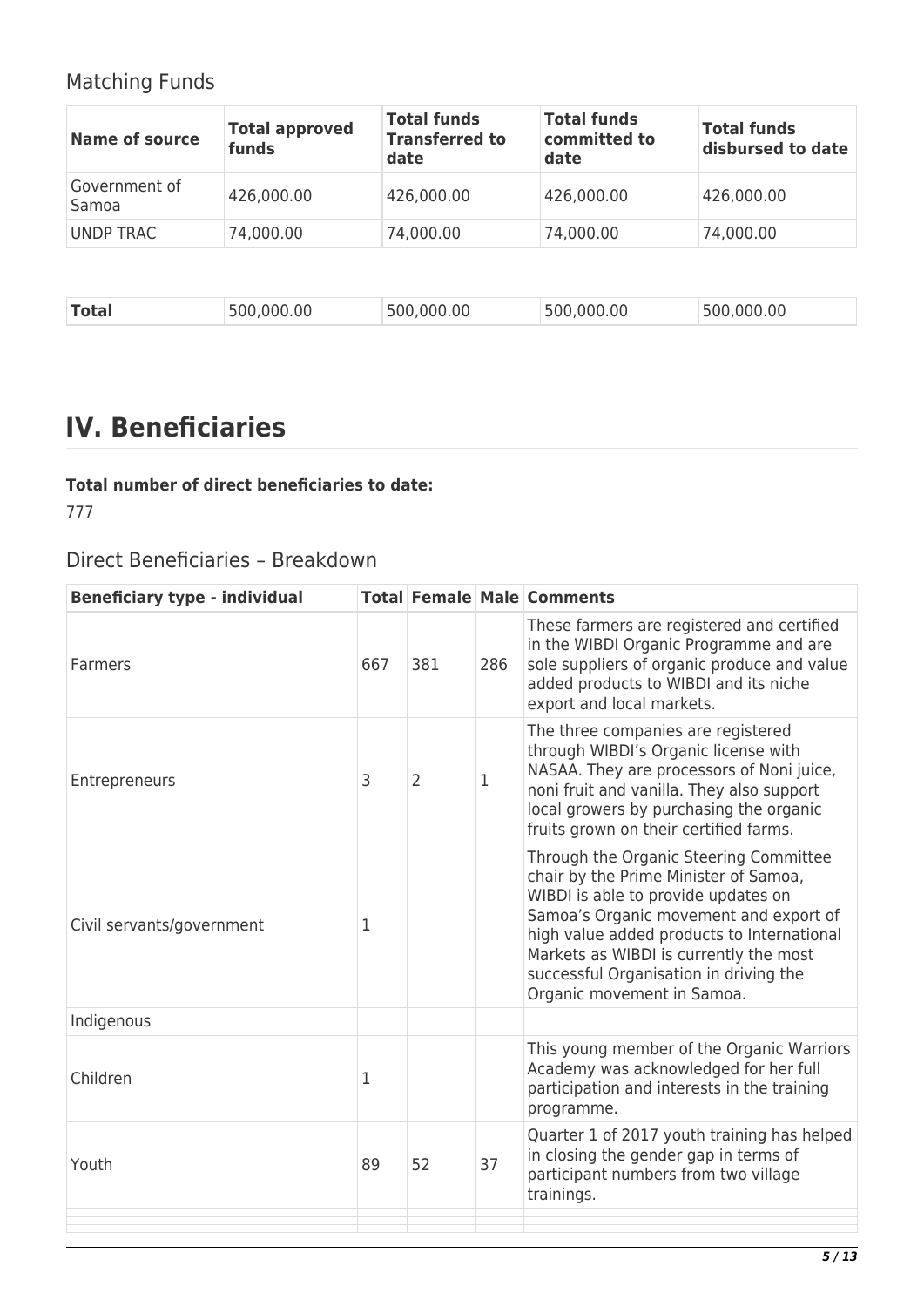| $T = 1 -$<br>____ | . | -- | $\sim$ $\sim$<br>$\prime$<br>-- |  |
|-------------------|---|----|---------------------------------|--|

| <b>Beneficiary type - institutional</b> |       | <b>Total Comments</b>                                                                                |
|-----------------------------------------|-------|------------------------------------------------------------------------------------------------------|
| <b>SMEs</b>                             |       |                                                                                                      |
| Cooperatives                            |       |                                                                                                      |
| Government/municipal organizations      |       |                                                                                                      |
| Private sector                          | 14.00 | These are the direct local markets that uses WIBDI's farm<br>to table supply.                        |
| Community-based organizations           |       |                                                                                                      |
| <b>NGOs</b>                             | 1     | WIBDI, which is the IA for this project, is currently<br>transitioning from NGO to social enterprise |
| <b>POETCom</b>                          | 1     | POETCom (Pacific Organic and Ethical Trade Community) is<br>IA for IFAD component                    |
|                                         |       |                                                                                                      |
| <b>Total</b>                            | 16    |                                                                                                      |

# Indirect Beneficiaries – Breakdown

| <b>Beneficiary type - individual</b> | <b>Total Female Male</b> |        | <b>Comments</b>                                                                                                                                                                                                                                                                                                                                         |
|--------------------------------------|--------------------------|--------|---------------------------------------------------------------------------------------------------------------------------------------------------------------------------------------------------------------------------------------------------------------------------------------------------------------------------------------------------------|
| Farmers                              | 1,398 587.00             | 811.00 | This number represents the community<br>network of farmers that WIBDI works with<br>in its programme. Although farmers are<br>registered individually in our database,<br>those who are living in the same<br>household as those certified and<br>registered, are also receiving benefits off<br>of WIBDI projects that are included in this<br>number. |
| Entrepreneurs                        |                          |        |                                                                                                                                                                                                                                                                                                                                                         |
| Civil servants/government            |                          |        |                                                                                                                                                                                                                                                                                                                                                         |
| Indigenous                           |                          |        |                                                                                                                                                                                                                                                                                                                                                         |
| Children                             |                          |        |                                                                                                                                                                                                                                                                                                                                                         |
| Youth                                |                          |        |                                                                                                                                                                                                                                                                                                                                                         |
|                                      |                          |        |                                                                                                                                                                                                                                                                                                                                                         |
|                                      |                          |        |                                                                                                                                                                                                                                                                                                                                                         |
| <b>Total</b>                         | 1,398 587.00             | 811.00 |                                                                                                                                                                                                                                                                                                                                                         |

| <b>Beneficiary type - institutional</b> | <b>Total</b> | <b>Comments</b> |
|-----------------------------------------|--------------|-----------------|
| <b>SME<sub>S</sub></b>                  |              |                 |
| Cooperatives                            |              |                 |
| Government/municipal organizations      |              |                 |
| Private sector                          |              |                 |
| Community-based organizations           |              |                 |
| <b>NGOs</b>                             |              |                 |
|                                         |              |                 |
|                                         |              |                 |
|                                         |              |                 |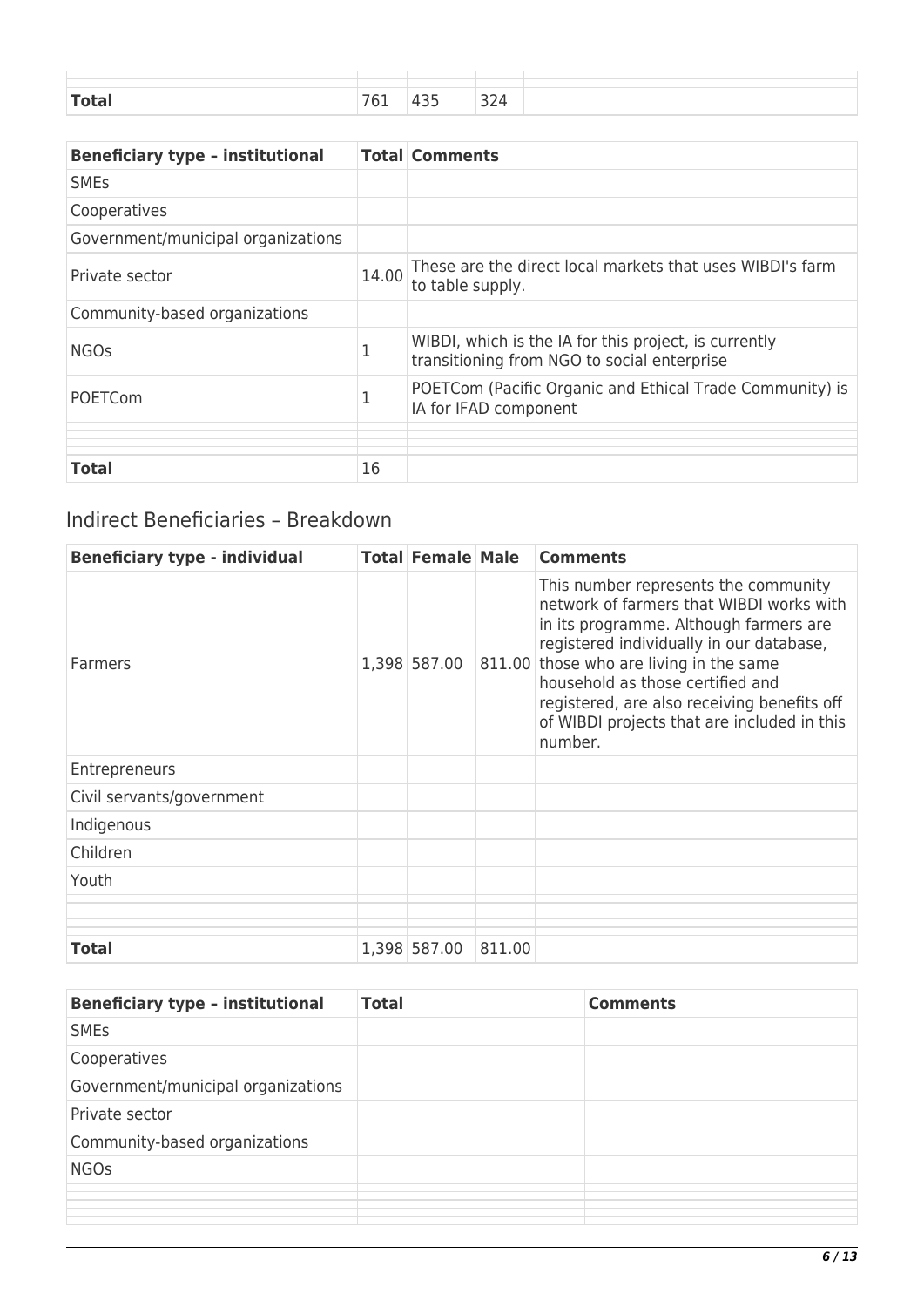| i The Albert |  |
|--------------|--|
|              |  |

#### **Any other information regarding JP beneficiaries\*:**

e.g. # training workshops /  $#$  people trained (disaggregated by sex)

There were two workshops and trainings in the village communities of Manono and Salelologa for Quarter 1 of 2017. In Manono Island, the training attracted 72 participants with a strong support from the village elders, the councils and parents of the youth members. 30 females and 42 males graduated from the OWA having completed 10 units of theory and practical trainings in their farms. Salelologa attracted 36 graduates made up of 25 females and 11 males who successfully completed the training units outlined in the project workshop.

e.g. # people received financial assistance to set up a business (disaggregated by sex) Follow-up site visits are now carried out in the villages to identify youth members who have established their small garden batches following the training. These youth members will be fully supported through capacity building and supply of seedlings so they are able to supply the existing farm to table project and other produce and products required by International and domestic markets.

# **V. Joint Programme Progress**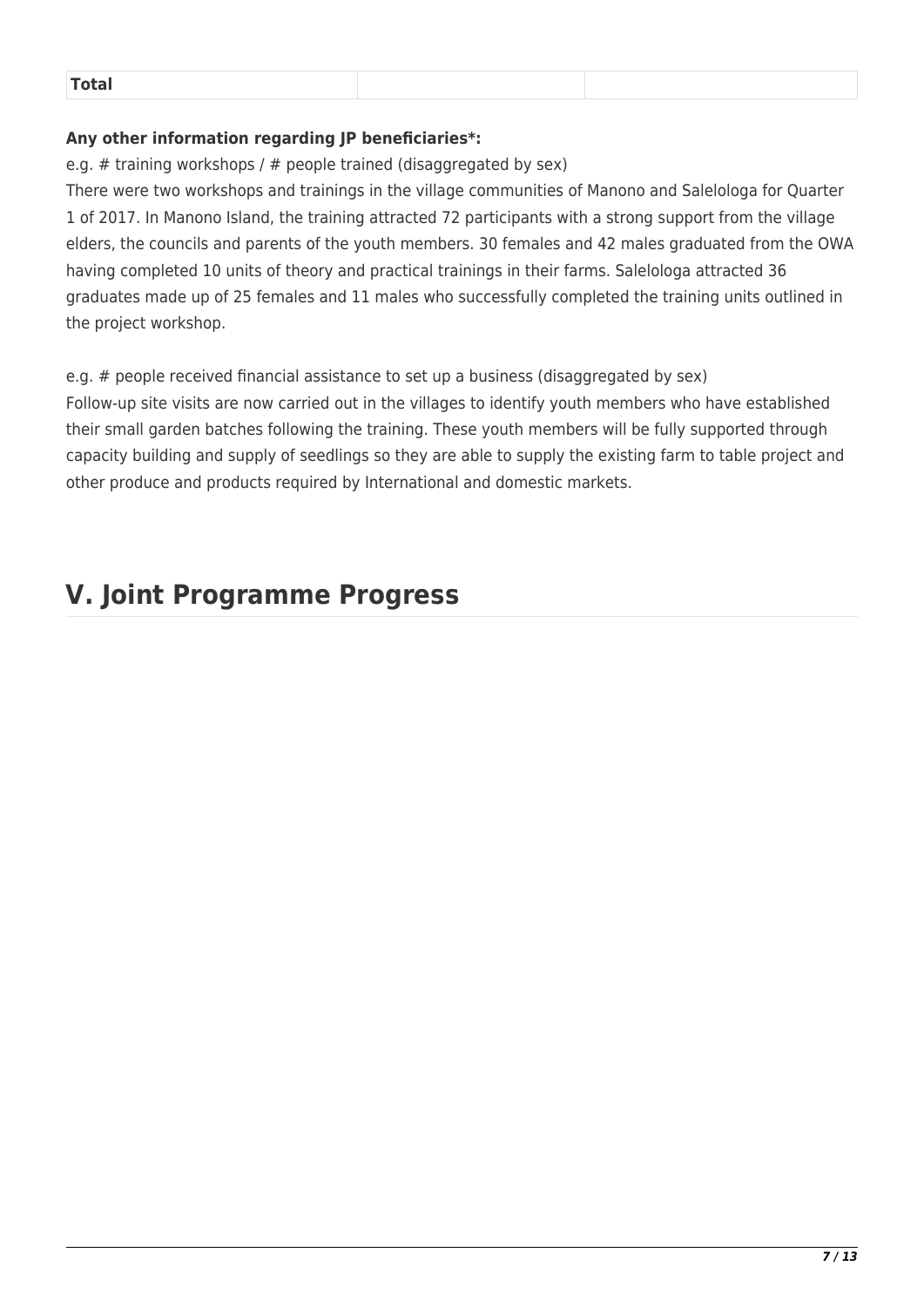| <b>Expected Results</b><br>(Outcomes & outputs)                                                                                                                   | <b>Progress</b>                                                                                                                                                                                                                                                                                                                                                                                                                                                                                                                                                                                                                                                                                                                                                                                                                                                                                   | <b>Difficulties</b>                                                                                                                                                                                                                                                                                                                                                                                                                                                                                                                                                                                                                                                                                                                                                                                                                                                                                                                                                                                                                                                                                             | <b>Expected deliverables</b>                                                                                                                                                                                                                                                                                                                                                                                                                                                                                                                                                                                                                                                                                                                                                                                                                                                                                                                                                                                                                                                                                                                                                                                                                                                                                                                                                                                                                                                                                                                                                                                                                                                                                                                                                                                                                                                                                                                                                                                                                                                                                                                                                                                                                                                                                                                                                                                                                                                                                                                                                                                                                                                                                                                                                                                                                                                                                                                                                                                                                                                                                                                                                                                                                                                                                                                                                                                                                                                                                                                                                                                                                                                                                                                                                                                                                                                                                                                                                                                                                                                                                                                                                                                                                                                                                                                                                                                                                                                                                                                                                                                                                                                                                                                                                                                                                                                                                                                                                                                                                                                                                                                                                                                                                                                                                                                                                                                                                                                                                                                                                                                                                                                                                                                                                                                                                                                                                                                                                                                                                                                                                                                                                                                                                                                                                                                                                                                                                                                                                                                                                                                                                                                                                                                                                                                                                                                                                                                                                                                                                                                                                                                                                                                                                                                                                                                                                          |
|-------------------------------------------------------------------------------------------------------------------------------------------------------------------|---------------------------------------------------------------------------------------------------------------------------------------------------------------------------------------------------------------------------------------------------------------------------------------------------------------------------------------------------------------------------------------------------------------------------------------------------------------------------------------------------------------------------------------------------------------------------------------------------------------------------------------------------------------------------------------------------------------------------------------------------------------------------------------------------------------------------------------------------------------------------------------------------|-----------------------------------------------------------------------------------------------------------------------------------------------------------------------------------------------------------------------------------------------------------------------------------------------------------------------------------------------------------------------------------------------------------------------------------------------------------------------------------------------------------------------------------------------------------------------------------------------------------------------------------------------------------------------------------------------------------------------------------------------------------------------------------------------------------------------------------------------------------------------------------------------------------------------------------------------------------------------------------------------------------------------------------------------------------------------------------------------------------------|---------------------------------------------------------------------------------------------------------------------------------------------------------------------------------------------------------------------------------------------------------------------------------------------------------------------------------------------------------------------------------------------------------------------------------------------------------------------------------------------------------------------------------------------------------------------------------------------------------------------------------------------------------------------------------------------------------------------------------------------------------------------------------------------------------------------------------------------------------------------------------------------------------------------------------------------------------------------------------------------------------------------------------------------------------------------------------------------------------------------------------------------------------------------------------------------------------------------------------------------------------------------------------------------------------------------------------------------------------------------------------------------------------------------------------------------------------------------------------------------------------------------------------------------------------------------------------------------------------------------------------------------------------------------------------------------------------------------------------------------------------------------------------------------------------------------------------------------------------------------------------------------------------------------------------------------------------------------------------------------------------------------------------------------------------------------------------------------------------------------------------------------------------------------------------------------------------------------------------------------------------------------------------------------------------------------------------------------------------------------------------------------------------------------------------------------------------------------------------------------------------------------------------------------------------------------------------------------------------------------------------------------------------------------------------------------------------------------------------------------------------------------------------------------------------------------------------------------------------------------------------------------------------------------------------------------------------------------------------------------------------------------------------------------------------------------------------------------------------------------------------------------------------------------------------------------------------------------------------------------------------------------------------------------------------------------------------------------------------------------------------------------------------------------------------------------------------------------------------------------------------------------------------------------------------------------------------------------------------------------------------------------------------------------------------------------------------------------------------------------------------------------------------------------------------------------------------------------------------------------------------------------------------------------------------------------------------------------------------------------------------------------------------------------------------------------------------------------------------------------------------------------------------------------------------------------------------------------------------------------------------------------------------------------------------------------------------------------------------------------------------------------------------------------------------------------------------------------------------------------------------------------------------------------------------------------------------------------------------------------------------------------------------------------------------------------------------------------------------------------------------------------------------------------------------------------------------------------------------------------------------------------------------------------------------------------------------------------------------------------------------------------------------------------------------------------------------------------------------------------------------------------------------------------------------------------------------------------------------------------------------------------------------------------------------------------------------------------------------------------------------------------------------------------------------------------------------------------------------------------------------------------------------------------------------------------------------------------------------------------------------------------------------------------------------------------------------------------------------------------------------------------------------------------------------------------------------------------------------------------------------------------------------------------------------------------------------------------------------------------------------------------------------------------------------------------------------------------------------------------------------------------------------------------------------------------------------------------------------------------------------------------------------------------------------------------------------------------------------------------------------------------------------------------------------------------------------------------------------------------------------------------------------------------------------------------------------------------------------------------------------------------------------------------------------------------------------------------------------------------------------------------------------------------------------------------------------------------------------------------------------------------------------------------------------------------------------------------------------------------------------------------------------------------------------------------------------------------------------------------------------------------------------------------------------------------------------------------------------------------------------------------------------------------------------------------------------------------------------------------------------------|
| JP Output 1.1: Skills<br>training in organic<br>production, certification<br>and processing creates<br>employment for youth<br>within the organic<br>value chain. | The two training workshops conducted during<br>the reported period were the first and second<br>community based trainings of the program<br>delivered in its revised timeframe of one week.<br>The idea was just to introduce the youth to the<br>basic skills of organic farming then after<br>graduation, they will remain on the follow-up<br>list to be visited by the field staff of WIBDI<br>where they will be continuously mentored and<br>supported with technical advice and other basic<br>assistance that they need to prepare their<br>agriculture Farm-to-Table farms for organic certification. Graduates of the basic skills of organic farming then after<br>first two groups are already being visited by<br>the WIBDI field staff, and it is very encouraging<br>to know that a lot of them are already<br>practicing organic farming and supplying WIBDI<br>domestic markets. | The course evaluation for the first two groups of<br>graduates both pointed to the course being too<br>long and too far from their homes. Hence the<br>Management and Board of WIBDI endorsed a<br>revised timeframe and approach from the<br>training team to significantly reduce the<br>timeframe without compromising the number of<br>units taught, as well as taking the training out<br>into the community. Hence the two training<br>were the first and second community based<br>trainings of the program delivered in its revised<br>timeframe of one week.<br>The idea was just to introduce the youth to the<br>graduation, they will remain on the follow-up list<br>to be visited by the field staff of WIBDI where<br>they will be continuously mentored and<br>supported with technical advice and other basic<br>assistance that they need to prepare their farms<br>for organic certification. Graduates of the first<br>two groups are already being visited by the<br>WIBDI field staff, and it is very encouraging to<br>know that a lot of them are already practicing<br>organic farming | The curriculum for the course has remained the same as follow, except the "farm assessment unit"<br>which has been shifted to be part of the mentoring and follow up role of the WIBDI field staff.<br>• Unit 1 - Induction to the Program<br>Introduction and methodology<br>Youth Unemployment as a national issue<br>Climate Change<br>• Unit 2 - Organic Farming and Certification<br>• Unit 3 - Land Mapping and Propagation 1<br>• Unit 4 - Composting and Soil Testing<br>• Unit 5 - Mulching and Water Harvesting<br>• Unit 6 - Crop Management & Companion Planting<br>• Unit 7 - Weed Control & Pest and Disease Management<br>• Unit 8 - Farm Structures & Propagation 2<br>• Unit 9 - Value Adding & Product Development<br>. Unit 10 - Supply Chain & Business Plan<br>Although the timeframe was reduced to one week, the training hours were extended from 9.00am<br>to 5.00pm, and the trainers were based in the villages where interaction with the students about<br>subjects taught continued after hours. The only disadvantage of the village based training is the<br>absence of demonstration farms and value adding processes that the students can visit and learn<br>more from. This would not be a problem for villages where virgin coconut oil is produced.<br>1. Manono Island<br>The first of the community based trainings was conducted at Manono Island which took place from<br>the 16th - 20th January 2017. Manono Island was deliberately selected to trial the training because<br>of the ease to organise participants, as well as one of WIBDI's strategic aim of turning all its four<br>villages into an organically certified island in the near future. Participants were recruited through<br>the church ministers of the four villages, and while there were no participants from Salua village,<br>there were 52 participants from Faleu, Lepuiai and Apai villages that attended and graduated.<br>The training was opened by a short sermon by Rev leremia Vasa Saufoi of the Congregational<br>Christian Church of Faleu who urged the participants to make the most of the opportunity that<br>Manono youth have been given for this training. He challenged the youth that if they are now<br>unemployed because they did not make the most of the previous opportunity accorded to them by<br>their parents to get a good education and a good job, then this training will give them a second<br>chance to make something useful in their lives. The opening prayer was followed by the official<br>opening by the President of WIBDI who gave an overview of the project on Youth Employment and<br>the partners involved and their respective roles. The president also re-emphasised the importance<br>of using the opportunity given through this training to learn about the importance of organic<br>farming not only as a source of income for the family, but a contribution by the farmers to<br>conserving and protecting Samoa's fragile and vulnerable natural environment. Representative of<br>the village council were present during the opening and they also gave their traditional blessing for<br>the training as well as assuring WIBDI that the youth of the island will give full cooperation during<br>the course of the training.<br>Like in the previous group, 2 graduates from Group 2 were selected to be the Trainer Trainees<br>(assistant trainers) for Group 3, and these two youth, Semisi Leiataua and Lauga Faaiuga were both<br>from Manono Island. Their roles as assistant trainers were done with so much pride in sharing their<br>knowledge with their own village people, and they became role models throughout the week.<br>The training was delivered by Karl, Fuimaono Rosa and Peseta Afoa with help from Semisi and<br>Failauga as Trainer Trainees. Tyla was recording evidence of learning which has now being shared<br>through social media via youtube and facebook sites of WIBDI. Another important part of the<br>evidence for learning are the presentations made by each group on a different unit at the end of<br>the training, before they were presented with their certificates.<br>workshops conducted during the reported period There were 27 female and 26 male graduating in Group 3, and this is the biggest class and the<br>highest number of graduates in the academy so far. The youngest member of the group was a 10<br>year old girl who attended all the sessions and was given a certificate to acknowledge her full<br>participation. After the Manono training, the total number of graduates for the program has reached<br>72 with 30 female and 42 male, and we hope to close this gender gap in future trainings.<br>The Highest Number of Graduates, Group Photo OWA Manino-tai Training Program<br>The proven success of the Manono training has encouraged the OWA training Team to continue<br>with community based training, especially given the huge number of youths that can attend full<br>time for the whole week.<br>Training delivered by Karl, Fuimaono Rosa and Peseta Afoa<br>Another highlight of the training was the undertaking from the chiefs of Faleu and Lepuiai that their<br>village councils will consider banning all farming chemicals so that the villages will support the<br>youth effort in practicing and promoting organic farming.<br>2. Salelologa, Savai'i<br>The second community based training for the reported period which took place at Salelologa village<br>on the island of Savaii from the 13th to 17th March had a total of 36 graduates. The teaching<br>methodology was exactly the same as Manono with more attention to simplifying technical terms<br>as brought up during evaluation of that training. The participants for this group were also recruited<br>through the churches in the village with the support of the representative of the Ministry for<br>Women, Community and Social Development as a partner of this project. Amongst some of the<br>many 36 Graduates. March 17th<br>The Ministry representative was also present during some of the sessions for the training and had<br>assisted the trainers with facilitating group work for the participants. The YEP project coordinator<br>also attended the last two days of the training, and she was very impressed with the group<br>presentations of what they have learned during the week. It is very good to see the partners<br>working together in delivering this component of the project.<br>Training Session - YEP Project<br>The Salelologa group was the first one with more women than men and has helped in closing the<br>gender gap in terms of participant numbers. With 25 female and 11 male, this group has brought<br>the total number of graduates after four trainings to 107 with 54 female and 53 male.<br>Salelologa OWA, group photo<br>These are the direct beneficiaries of this component of the project. Unfortunately, the registration<br>form for the trainings did not capture the number of other direct and indirect beneficiaries such as<br>family members and other farmers with which they will share their new learnt knowledge. The<br>training team has reviewed the registration form to capture this information so that it would be<br>reported in the future. |
|                                                                                                                                                                   |                                                                                                                                                                                                                                                                                                                                                                                                                                                                                                                                                                                                                                                                                                                                                                                                                                                                                                   |                                                                                                                                                                                                                                                                                                                                                                                                                                                                                                                                                                                                                                                                                                                                                                                                                                                                                                                                                                                                                                                                                                                 |                                                                                                                                                                                                                                                                                                                                                                                                                                                                                                                                                                                                                                                                                                                                                                                                                                                                                                                                                                                                                                                                                                                                                                                                                                                                                                                                                                                                                                                                                                                                                                                                                                                                                                                                                                                                                                                                                                                                                                                                                                                                                                                                                                                                                                                                                                                                                                                                                                                                                                                                                                                                                                                                                                                                                                                                                                                                                                                                                                                                                                                                                                                                                                                                                                                                                                                                                                                                                                                                                                                                                                                                                                                                                                                                                                                                                                                                                                                                                                                                                                                                                                                                                                                                                                                                                                                                                                                                                                                                                                                                                                                                                                                                                                                                                                                                                                                                                                                                                                                                                                                                                                                                                                                                                                                                                                                                                                                                                                                                                                                                                                                                                                                                                                                                                                                                                                                                                                                                                                                                                                                                                                                                                                                                                                                                                                                                                                                                                                                                                                                                                                                                                                                                                                                                                                                                                                                                                                                                                                                                                                                                                                                                                                                                                                                                                                                                                                                       |
|                                                                                                                                                                   |                                                                                                                                                                                                                                                                                                                                                                                                                                                                                                                                                                                                                                                                                                                                                                                                                                                                                                   |                                                                                                                                                                                                                                                                                                                                                                                                                                                                                                                                                                                                                                                                                                                                                                                                                                                                                                                                                                                                                                                                                                                 | The same training team conducted the training, but co-trainers were staff of WIBDI in Savaii. This<br>was to save costs on accommodation, overnight allowances and co-trainer allowances if people<br>were to be selected from the previous training group.                                                                                                                                                                                                                                                                                                                                                                                                                                                                                                                                                                                                                                                                                                                                                                                                                                                                                                                                                                                                                                                                                                                                                                                                                                                                                                                                                                                                                                                                                                                                                                                                                                                                                                                                                                                                                                                                                                                                                                                                                                                                                                                                                                                                                                                                                                                                                                                                                                                                                                                                                                                                                                                                                                                                                                                                                                                                                                                                                                                                                                                                                                                                                                                                                                                                                                                                                                                                                                                                                                                                                                                                                                                                                                                                                                                                                                                                                                                                                                                                                                                                                                                                                                                                                                                                                                                                                                                                                                                                                                                                                                                                                                                                                                                                                                                                                                                                                                                                                                                                                                                                                                                                                                                                                                                                                                                                                                                                                                                                                                                                                                                                                                                                                                                                                                                                                                                                                                                                                                                                                                                                                                                                                                                                                                                                                                                                                                                                                                                                                                                                                                                                                                                                                                                                                                                                                                                                                                                                                                                                                                                                                                                           |
|                                                                                                                                                                   |                                                                                                                                                                                                                                                                                                                                                                                                                                                                                                                                                                                                                                                                                                                                                                                                                                                                                                   |                                                                                                                                                                                                                                                                                                                                                                                                                                                                                                                                                                                                                                                                                                                                                                                                                                                                                                                                                                                                                                                                                                                 | The lead trainer Kalolo stayed at the office, while the other two trainers shared a room at a cheap<br>motel in an effort to stretch the small training funding to cover as many villages as possible. These<br>cost saving measures plus absorbing the mentoring of graduates post training are all part of<br>WIBDI's commitment to this project. However, as more and more graduates join the follow up and<br>mentoring list, WIBDI in future would definitely need to source funding to hire at least 2 to 4<br>employees to focus specifically on youth mentoring to ensure sustainability of efforts and resources<br>initially put into the training of youth through this project.                                                                                                                                                                                                                                                                                                                                                                                                                                                                                                                                                                                                                                                                                                                                                                                                                                                                                                                                                                                                                                                                                                                                                                                                                                                                                                                                                                                                                                                                                                                                                                                                                                                                                                                                                                                                                                                                                                                                                                                                                                                                                                                                                                                                                                                                                                                                                                                                                                                                                                                                                                                                                                                                                                                                                                                                                                                                                                                                                                                                                                                                                                                                                                                                                                                                                                                                                                                                                                                                                                                                                                                                                                                                                                                                                                                                                                                                                                                                                                                                                                                                                                                                                                                                                                                                                                                                                                                                                                                                                                                                                                                                                                                                                                                                                                                                                                                                                                                                                                                                                                                                                                                                                                                                                                                                                                                                                                                                                                                                                                                                                                                                                                                                                                                                                                                                                                                                                                                                                                                                                                                                                                                                                                                                                                                                                                                                                                                                                                                                                                                                                                                                                                                                                           |
|                                                                                                                                                                   |                                                                                                                                                                                                                                                                                                                                                                                                                                                                                                                                                                                                                                                                                                                                                                                                                                                                                                   |                                                                                                                                                                                                                                                                                                                                                                                                                                                                                                                                                                                                                                                                                                                                                                                                                                                                                                                                                                                                                                                                                                                 | Again, like in the Manono training, the participants during the evaluation expressed appreciation for<br>the training and the new knowledge and skills they have learnt. They have also expressed a keen<br>interest to be included in the mentoring and follow up work of WIBDI, because they really want to<br>be part of the farm-to-table program.                                                                                                                                                                                                                                                                                                                                                                                                                                                                                                                                                                                                                                                                                                                                                                                                                                                                                                                                                                                                                                                                                                                                                                                                                                                                                                                                                                                                                                                                                                                                                                                                                                                                                                                                                                                                                                                                                                                                                                                                                                                                                                                                                                                                                                                                                                                                                                                                                                                                                                                                                                                                                                                                                                                                                                                                                                                                                                                                                                                                                                                                                                                                                                                                                                                                                                                                                                                                                                                                                                                                                                                                                                                                                                                                                                                                                                                                                                                                                                                                                                                                                                                                                                                                                                                                                                                                                                                                                                                                                                                                                                                                                                                                                                                                                                                                                                                                                                                                                                                                                                                                                                                                                                                                                                                                                                                                                                                                                                                                                                                                                                                                                                                                                                                                                                                                                                                                                                                                                                                                                                                                                                                                                                                                                                                                                                                                                                                                                                                                                                                                                                                                                                                                                                                                                                                                                                                                                                                                                                                                                                |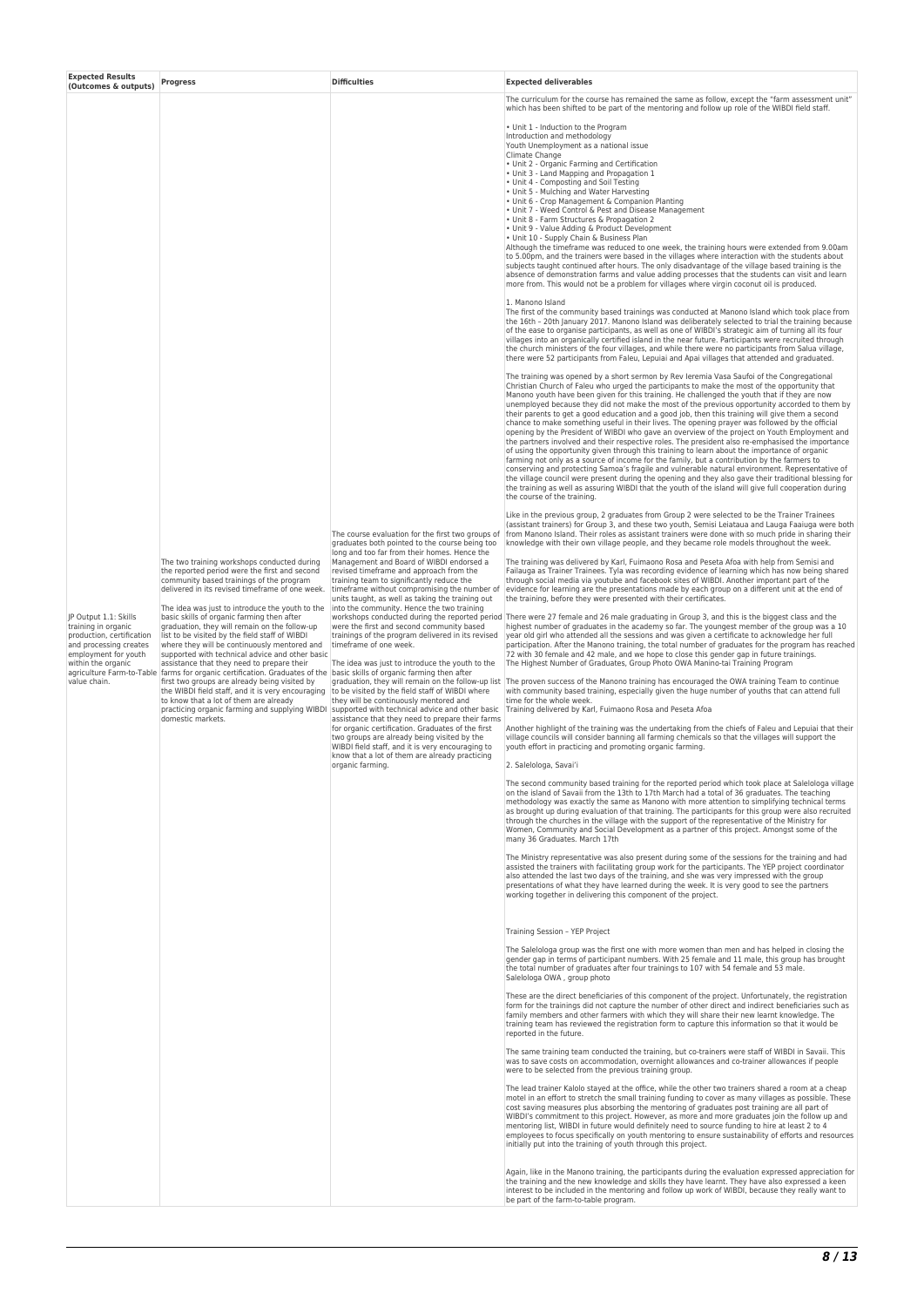| <b>Expected Results</b><br>(Outcomes & outputs)                                                                                                                                    | <b>Progress</b>                                                                                                                                                                                                                                                                                                                                                                                                                                                                                                                                                                                                                                                                                                                                                                                                                                                                                                                                                                                                                                                                                                                                                                                                                                                                                                                                                                                                                                                                                                                                                                                                                                                                                                                                               | <b>Difficulties</b>                                                                                                                                                                                                                                                                                                                                                                                                                                                                                                                               | <b>Expected deliverables</b>                                                                                                                                                                                                                                                                                                                                                                                                                                                                                                                                                                                                                                                                                                                                                                                                                                                                                                                                                                                                                                                                                                                                                                                                                                                                                                                                                                                                                                                                                                                                                                                                                                                                                                                                                                                                                                                                                                                                                                                                                                                                                                                                                                                                                                                                                                                                                                                                                                                                                                                                                                                                                                                                                                                                                                                                                                                                                                                                                                                                                                                                                                                                                                                                                                                                                                                                                                                                                                                                                                                                                                                                                                                                                                                                                                                                                                                                                                                                                                                                                                                                                                                                                                                                                                                                                                                                                                                                                                                                                                                                                                                                                                                                                                             |
|------------------------------------------------------------------------------------------------------------------------------------------------------------------------------------|---------------------------------------------------------------------------------------------------------------------------------------------------------------------------------------------------------------------------------------------------------------------------------------------------------------------------------------------------------------------------------------------------------------------------------------------------------------------------------------------------------------------------------------------------------------------------------------------------------------------------------------------------------------------------------------------------------------------------------------------------------------------------------------------------------------------------------------------------------------------------------------------------------------------------------------------------------------------------------------------------------------------------------------------------------------------------------------------------------------------------------------------------------------------------------------------------------------------------------------------------------------------------------------------------------------------------------------------------------------------------------------------------------------------------------------------------------------------------------------------------------------------------------------------------------------------------------------------------------------------------------------------------------------------------------------------------------------------------------------------------------------|---------------------------------------------------------------------------------------------------------------------------------------------------------------------------------------------------------------------------------------------------------------------------------------------------------------------------------------------------------------------------------------------------------------------------------------------------------------------------------------------------------------------------------------------------|------------------------------------------------------------------------------------------------------------------------------------------------------------------------------------------------------------------------------------------------------------------------------------------------------------------------------------------------------------------------------------------------------------------------------------------------------------------------------------------------------------------------------------------------------------------------------------------------------------------------------------------------------------------------------------------------------------------------------------------------------------------------------------------------------------------------------------------------------------------------------------------------------------------------------------------------------------------------------------------------------------------------------------------------------------------------------------------------------------------------------------------------------------------------------------------------------------------------------------------------------------------------------------------------------------------------------------------------------------------------------------------------------------------------------------------------------------------------------------------------------------------------------------------------------------------------------------------------------------------------------------------------------------------------------------------------------------------------------------------------------------------------------------------------------------------------------------------------------------------------------------------------------------------------------------------------------------------------------------------------------------------------------------------------------------------------------------------------------------------------------------------------------------------------------------------------------------------------------------------------------------------------------------------------------------------------------------------------------------------------------------------------------------------------------------------------------------------------------------------------------------------------------------------------------------------------------------------------------------------------------------------------------------------------------------------------------------------------------------------------------------------------------------------------------------------------------------------------------------------------------------------------------------------------------------------------------------------------------------------------------------------------------------------------------------------------------------------------------------------------------------------------------------------------------------------------------------------------------------------------------------------------------------------------------------------------------------------------------------------------------------------------------------------------------------------------------------------------------------------------------------------------------------------------------------------------------------------------------------------------------------------------------------------------------------------------------------------------------------------------------------------------------------------------------------------------------------------------------------------------------------------------------------------------------------------------------------------------------------------------------------------------------------------------------------------------------------------------------------------------------------------------------------------------------------------------------------------------------------------------------------------------------------------------------------------------------------------------------------------------------------------------------------------------------------------------------------------------------------------------------------------------------------------------------------------------------------------------------------------------------------------------------------------------------------------------------------------------------------------|
|                                                                                                                                                                                    |                                                                                                                                                                                                                                                                                                                                                                                                                                                                                                                                                                                                                                                                                                                                                                                                                                                                                                                                                                                                                                                                                                                                                                                                                                                                                                                                                                                                                                                                                                                                                                                                                                                                                                                                                               |                                                                                                                                                                                                                                                                                                                                                                                                                                                                                                                                                   | Diversification<br>WIBDI remains confident in achieving the target number of 450 youths trained in the Organic<br>Warriors Academy (OWA) Programme, that provides youth with knowledge and capacity to become<br>organic farmers and be able to supply local and export markets with produce and value added<br>products grown on their farms. The training in the villages opens greater opportunities for youth to<br>participate and be part of WIBDI's value chain supply. The village training also shows positive<br>engagement from youth members (male and female) and strong support from parents and the<br>village mayors. The monthly work plan for village trainings will produce greater results as we<br>engage more villages into a shared project on beekeeping between the World Bank's SACEP<br>(Samoa agricultural competitiveness and entrepreneurship programme) and UNDP SDGF youth<br>employment. The beekeeping project is another income stream for farmers and youth in the<br>villages and WIBDI has organized the project together with the Beekeeper's Association to<br>introduce the new project as an addition to OWA's unit Course.                                                                                                                                                                                                                                                                                                                                                                                                                                                                                                                                                                                                                                                                                                                                                                                                                                                                                                                                                                                                                                                                                                                                                                                                                                                                                                                                                                                                                                                                                                                                                                                                                                                                                                                                                                                                                                                                                                                                                                                                                                                                                                                                                                                                                                                                                                                                                                                                                                                                                                                                                                                                                                                                                                                                                                                                                                                                                                                                                                                                                                                                                                                                                                                                                                                                                                                                                                                                                                                                                                                                                                    |
| JP Output 2.1:<br>Strengthened capacity of<br>local organization to<br>meet and sustain market<br>demand for organic<br>produce and products on<br>a commercially viable<br>basis. | • A co-trainer selected from the Group training<br>in Salelologa has recently joined WIBDI as a full<br>time staff member after showing commitment<br>and positive energy to work with WIBDI Savaii<br>staff.<br>• A new registration form has been developed<br>to capture direct and indirect beneficiaries.<br>• Village trainings have only been implemented<br>this quarter and so far, it has tripled the<br>number of participants in comparison to the<br>first few trainings in Apia.<br>· More women participants have graduated<br>from the OWA programme.<br>• Follow-up visits for youth graduates are<br>that all youth members are encouraged to take of the socio-economic impacts it generates<br>part in WIBDI programmes and participate in<br>Organic markets. Organic Night markets are<br>conducted every fortnight and it is a great<br>opportunity for farmers and youth members to<br>showcase their fresh organic produce and<br>cooked foods to earn incomes from. Savaii<br>farmers are also encouraged to participate by<br>getting WIBDI staff manage their stalls of food<br>items and produce if they are unable to come<br>to Upolu.<br>• The Board of Rotary Club of Kenmore<br>(Australia) approved in March 2017 the<br>proposal of a pilot project of sponsoring a<br>young female Organic Warrior from WIBDI and<br>UNDP SDGF project to obtain a certificate in<br>Agriculture at USP Alafua to boost her<br>qualifications and hence improving her chances<br>for economic success. This gives a young OWA<br>graduate the prospect to undertake studies<br>towards a Certificate in Agriculture and will<br>continue to move up to a Degree level with<br>continued scholarship support by Rotary Club<br>of Kenmore | conducted a week after the trainings to ensure This project should seriously consider continuity<br>through this training by ensuring that there will<br>be mentoring and follow up of the graduates<br>instead of just training the youth, then leave<br>them hanging without appropriate support. The<br>absence of this vital support will discourage the<br>participants from practicing what they have<br>learnt, and instead of farming, they will remain<br>unemployed and defeats the goodwill and hard<br>work intended by this project. | Youth Members are currently being followed-up after the training and these two villages have<br>already shown dedication by evidence of youth members building their own demonstration blocks<br>of vegetable gardens and awaiting the harvest of vegetables which can be sold through WIBDI farm<br>to table and Organic night markets.<br>As of March 2017, six youth members who are graduates of the last quarter trainings are now<br>earning a sustainable income from supplying fresh produce to the farm to table and Organic night<br>markets. One of the six youth graduates in particular, has developed a business from participating<br>in the first Organic Night Market event by WIBDI in December 2016 where he saw the potential of<br>cooking smoked fish and pork aside from the fresh produce on sale at the organic markets. The<br>Organic showcase of produce and locally cooked food has given this graduate his entrance to<br>Agritourism and branding of his small business known as Island Farm. It is estimated that Island<br>Farm earns approximately just over \$1000Tala from revenues of selling smoked fish and barbeque<br>pork dishes at every Organic Night Market. The other graduates supply Organic Baskets and Farm<br>to Table every fortnight and they earn an average of \$95Tala a person from supplying fresh<br>produce for that one-day. The weaknesses seen in the production of fresh produce from youth<br>graduates is not having the experience to grow a variety of vegetables which WIBDI is currently<br>working on improving. Youth are also limited with resources to undertake further studies towards<br>plant sustainability and when plants should be harvested in the right time.<br>Recommendations:<br>The continuity of the project relies heavily on the follow-up visits and WIBDI currently absorbs all<br>these visit costs to ensure that appropriate support is provided to keep encouraging youth,<br>especially when they finally see positive returns on income generated from their work. The more<br>youth graduating from the programme every month will add on more cost to WIBDI, which will need<br>to be factored into the budget for further assistance required. What this means, WIBDI needs to<br>have a dedicated senior employee that will only focus on youth follow-ups and ensuring that youth<br>database and direct beneficiaries are accounted for, and average incomes from farming are<br>recorded on the database to see the actual outcomes of the project. The senior personnel will also<br>be responsible in ensuring that support is provided to those who need it and any youth members<br>requiring extra training can access capacity building through regular visits.<br>The number of Indirect Beneficiaries of farm to table will be captured in the following quarter<br>report, as this has not been carried out by this report. Other information on youth members'<br>achievements and education background will be recorded to further assist youth members with<br>potential to get scholarships to further their education and learning.<br>IFAD / POETCom / WIBDI:<br>WIBDI Executive Director will be travelling to POETCom's Board meeting in Suva, May 9 to discuss<br>further how the funding can be fully utilised to engage South-South learning for Samoa, Vanuatu<br>and Fiji as well as engaging the POETCom coordinator on board with Samoa's preparation for the<br>Pacific Island Forum Meeting. WIBDI has been directed at its monthly Organic Advisory Steering<br>Committee by the Samoan Prime Minister also chair of the upcoming Pacific Leaders Forum<br>meeting in September, to prepare an Organic luncheon for the Pacific Leaders during the week of<br>the meeting. WIBDI together with POETCom will provide awareness and exposure of the farm to<br>table programme during the Leaders Forum meeting. A whole week of Organic Showcase will<br>highlight products made in Samoa by youth and farmers as well as products from Pacific partners in<br>POETCom and WIBDI networks to showcase unique value-added products from their own countries.<br>It is also hoped that Robert Oliver will be present at the Organic Showcase to prepare the Leaders<br>luncheon and also help train youth members on how to cook and present local cuisine in acceptable<br>standards.<br>Leading up to the forum meeting this year, there is a great need for an increase in budget for<br>advocacy, awareness campaign and social media to build up the number of followers to witness the<br>positive impact of farm to table project in promoting youth in agriculture. The campaign will feature |
|                                                                                                                                                                                    |                                                                                                                                                                                                                                                                                                                                                                                                                                                                                                                                                                                                                                                                                                                                                                                                                                                                                                                                                                                                                                                                                                                                                                                                                                                                                                                                                                                                                                                                                                                                                                                                                                                                                                                                                               |                                                                                                                                                                                                                                                                                                                                                                                                                                                                                                                                                   | successful graduates who are now earning a sustainable income from supplying fresh produce to<br>WIBDI markets. It will also feature successful Samoans who are holding top positions in Government<br>and Private Sector through their dedication in Agriculture, which have helped them exceed with the<br>highest qualification (PhD). An awareness programme or a training quide can be developed through<br>a Communications business sector that can identify all the opportunities that any youth member<br>can have access to through commitment in Agriculture. WIBDI will be reviewing the existing AWP to<br>with UNDP to ensure adequate budget allocations for these activities.                                                                                                                                                                                                                                                                                                                                                                                                                                                                                                                                                                                                                                                                                                                                                                                                                                                                                                                                                                                                                                                                                                                                                                                                                                                                                                                                                                                                                                                                                                                                                                                                                                                                                                                                                                                                                                                                                                                                                                                                                                                                                                                                                                                                                                                                                                                                                                                                                                                                                                                                                                                                                                                                                                                                                                                                                                                                                                                                                                                                                                                                                                                                                                                                                                                                                                                                                                                                                                                                                                                                                                                                                                                                                                                                                                                                                                                                                                                                                                                                                                            |

## Cross-cutting issues

How has the JP addressed during the reporting period (please provide concrete actions):

#### 1) The **sustainability** of the JP work. (200 words)

The sustainability of the project is uppermost in the minds of the implementing partner as demonstrated in their investment of organizational resources in monitoring and visiting youth who had participated in the training. As they commented in their concluding remarks in the progress report they are linking the youth to their ongoing organic food basket and night market activities and linking the youth the various other programmes e.g. the Ministry of Agriculture's SACEP (Samoa Agricultural Competitive Entrepreneurship Programme), funded by the World Bank; and training links e.g. Rotary sponsorship of a female agricultural student and F2T project; as well as their regional networks via POETCom, In this way, WIBDI endeavours to join different funding streams to support these synergies e.g. beehive activities under SACEP), to ensure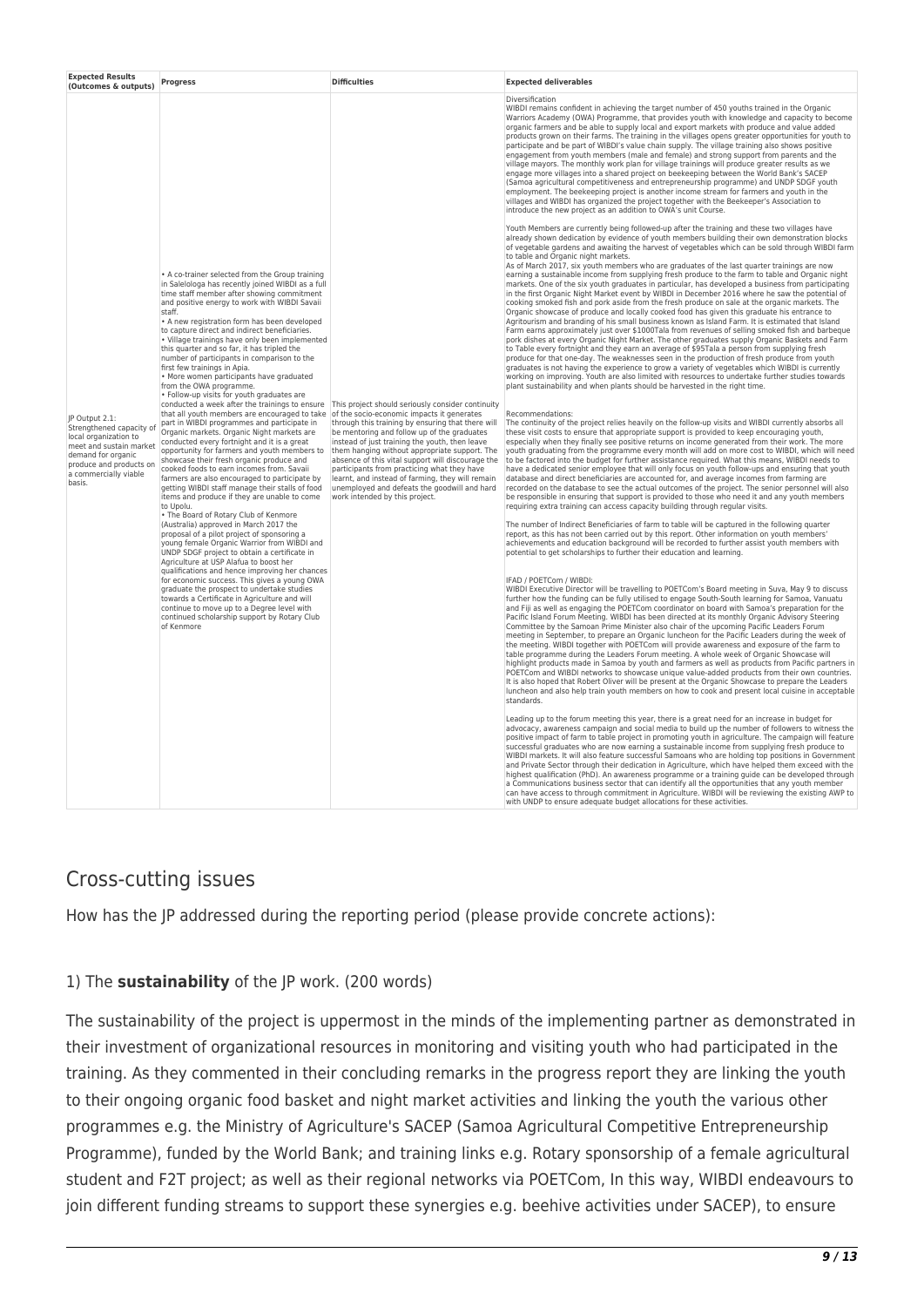sustainability over the long term.

#### 2) The promotion of **women's empowerment and gender equality.** (200 words)

The project had brought more young women in the training than male. 58% of the total graduates from the two workshops were women and 42% were men.

Result: 89 trainees = 52 F, 37 M

#### 3) The engagement in **public-private partnerships**. (200 words)

This is a strong public-private partnership between the SDGsF Farm-to-Table project with WIBDI, the Ministry of Women, Community and Social Development via the One UN Youth Employment Project and UN.

# **Communication and Advocacy**

### **Has the JP articulated an advocacy & communication actions that helps advance its policy objectives and development outcomes?:**

Yes

#### **Please describe communication activities developed as part of the JP. :**

The JP continues to produce video clips of the various training undertaken which are shared on facebook, twitter and youtube.#wibdisamoa; #farmtotable; #undp; #sdgf; twitter@undpasiapacific

### **Please provide concrete gains on how the the JP communication and advocacy efforts have increased awareness on SDGs.:**

WIBDI has successfully moved the training venues from their HQs in Upolu island to the outer islands of Manono and Savaii. The response has been extremely positive from the youth and their families and will be expanded on by WIBDI.

**JP website URL:**  www.womeninbusiness.ws

**JP website URL:**  www.womeninbusiness.ws

**JP twitter handle:**  @undpasiapacific and @WIBDIsamoa

#### **JP Facebook page:**

https://www.facebook.com/WIBDI/photos/a.778449952182968.1073741842.394259180602049/157620759 9073862/?type=3&theater https://www.facebook.com/WIBDI/photos/a.778449952182968.1073741842.394259180602049/157408423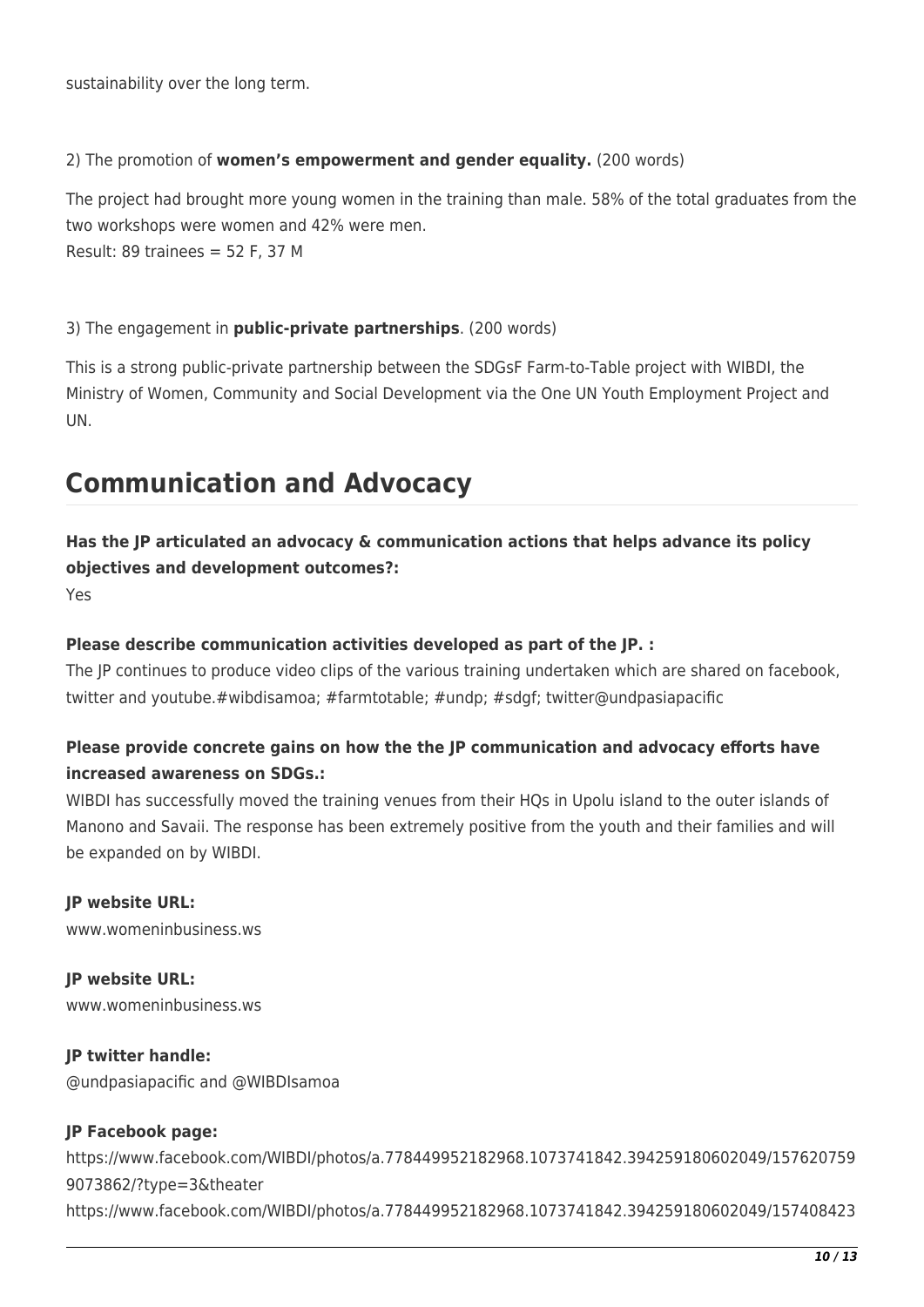#### **JP Facebook page:**

https://www.facebook.com/WIBDI/photos/a.778449952182968.1073741842.394259180602049/157620759 9073862/?type=3&theater

https://www.facebook.com/WIBDI/photos/a.778449952182968.1073741842.394259180602049/157408423 2619532/?type=3&theater https://www.facebook

Other social media channels managed by joint programme (Instagram, Google+, You Tube…):

#### **Channel 1:**

Youtube: WIBDI samoa

### One UN Coordination and Delivering as One

The SDG-F is based on the principles of effective development cooperation, inclusion and participation and One UN coordination.

| <b>Actions</b>                                                                                                              | <b>Description</b>                                                                                                                                                                                                                                                                                                                                                                                                       |
|-----------------------------------------------------------------------------------------------------------------------------|--------------------------------------------------------------------------------------------------------------------------------------------------------------------------------------------------------------------------------------------------------------------------------------------------------------------------------------------------------------------------------------------------------------------------|
| Managerial practices (financial, procurement,<br>etc.) implemented jointly by the UN<br>implementing agencies for SDG-F JPs | Monthly YEP progress meetings are coordinated by the<br>UNRC Office and YEP Project Manager for all Participating<br>UN Agencies and stakeholders. These are semi-formal<br>events to foster understanding and joint-ness in decision-<br>making and sharing of expertise and resources e.g. the<br>FAP TCP of US\$200,000 where participating youth have<br>been selected from the YEP database or unemployed<br>youth. |
| Joint analytical work (studies, publications,<br>etc.) undertaken jointly by UN implementing<br>agencies for SDG-F JPs      | None to date.                                                                                                                                                                                                                                                                                                                                                                                                            |
| Joint activities undertaken jointly by UN<br>implementing agencies for SDG-F JPs                                            | None to date.                                                                                                                                                                                                                                                                                                                                                                                                            |
| Other, please specify:                                                                                                      | N/A                                                                                                                                                                                                                                                                                                                                                                                                                      |

### **What types of coordination mechanisms and decisions have been taken to ensure joint delivery? :**

See above response to managerial practices section.

## National Ownership: Paris, Accra and Busan Commitments

The SDG-F strengthens the UN system's ability to deliver results in an integrated and multi-dimensional manner by supporting the Joint Programme modality and by bringing together United Nations Agencies and national counterparts in a collective effort to ensure ownership and sustainability of results of JPs and advance towards the SDGs.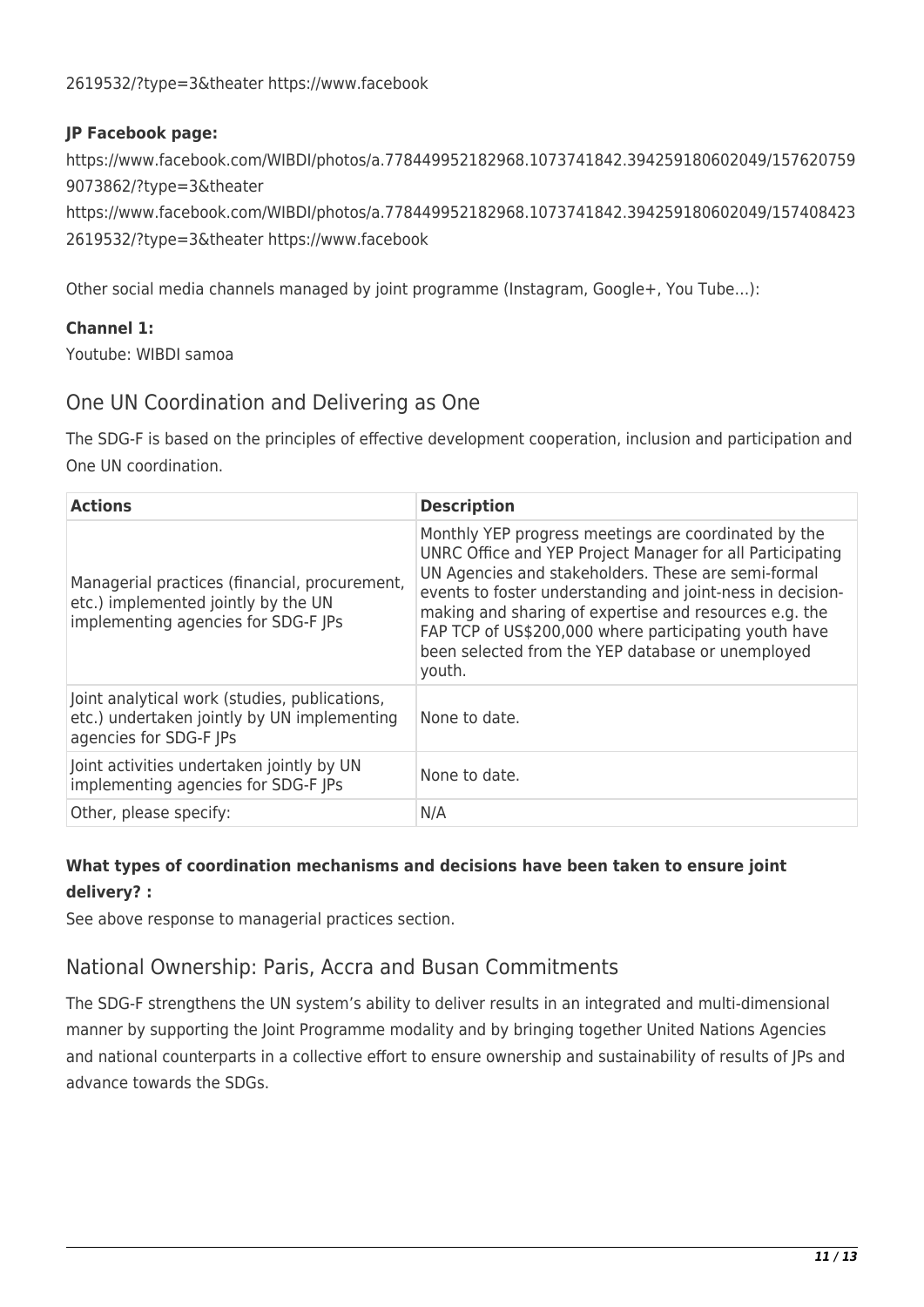| <b>Partners</b>                            | Involvement *     | <b>Type of</b><br>involvement                                                  | <b>Examples</b>                                                                                                                                                                                                                                                                                               |
|--------------------------------------------|-------------------|--------------------------------------------------------------------------------|---------------------------------------------------------------------------------------------------------------------------------------------------------------------------------------------------------------------------------------------------------------------------------------------------------------|
| Government<br>(specify)<br>national/local) | Fully involved    | Policy-decision<br>making<br><b>Budget</b><br>Procurement<br>Service Provision | The organic farming training course is<br>certified by SQA (Samoa Qualifications<br>Authority).<br>The government provided matching funds for<br>the SDGs F project.<br>Under the SBAA the government covered duty<br>of imported machinery for the warehouse<br>component and vehicle of the SDGs F project. |
| <b>Private Sector</b>                      | Fully involved    | Policy-decision<br>making<br><b>Budget</b><br>Procurement<br>Service Provision | The WIBDI Board of Directors has approved<br>the role of WIBDI in the SDGs F project and, in<br>this role, WIBDI has been involved in all steps<br>highlighted e.g. they conduct the training of<br>the young farmers.                                                                                        |
| Civil Society                              | Slightly involved |                                                                                | WIBDI is a member of SUNGO (Samoa<br>Umbellar of NGOs) and Chamber of<br>Commerce.                                                                                                                                                                                                                            |
| Academia                                   | Not involved      |                                                                                | N/A                                                                                                                                                                                                                                                                                                           |

\* Implementation of activities and the delivery of outputs

### **Please briefly describe the current situation of the government, private sector and civil society on regards of ownership, align:**

The Government of Samoa has asked the United Nations to focus its assistance on the economic empowerment of youth and vulnerable groups under a focused delivering as one (DaO) modality. Thus, the Joint UN Youth Employment Programme (YEP) was formulated and started implementation in late 2015 with 6 Agencies participating. The YEP has 3 main components focusing on (a) the establishment of a employment network for unemployed youth which is now linked to the government's main employment website; (b) support to youth in the agricultural/farming sector; and (c) the establishment of a Small Business Incubator for the training of young entrepreneurs. The government has identified the private sector as the engine of growth in its economy and the YEP is already partnering up and engaging with private sector in the delivery of training to young farmers, through the Farm to Table project with WIBDI, as well as the Samoa Culinary Association in the training of young chefs for its very important tourism sector. Engagement with key private sector organizations such as the Chamber of Commerce and the Small Business Enterprise Centre (SBEC), as well as civil society, is a very important strategy in the YEP in order to maximize the opportunities for unemployed youth, women and people with disabilities to jobs and start up of small businesses that are well connected to the business community in Samoa, markets and finance. The government had launched its proposed multi-million dollar Apia Waterfront Development Project: Waterfront Plan, 2017-2026 in January 2017.The ambitious and very attractive plan already includes a site for the YEP Small Business Incubator- see attached, which shows its expectations of the SBI as a contributor to economic growth in Samoa.

#### **Please briefly provide an overall assessment of the governance and managerial structures :**

The Project is being implemented by the Ministry of Women, Community & Social Development (MWCSD), under the oversight of a Project Board which is chaired by the Government. The PB consists of members and stakeholders in the YEP, including the WIBDI for the F2T component. On a parallel basis, the RC chairs a monthly agency coordination meeting where the YEP project management team reports on progress and